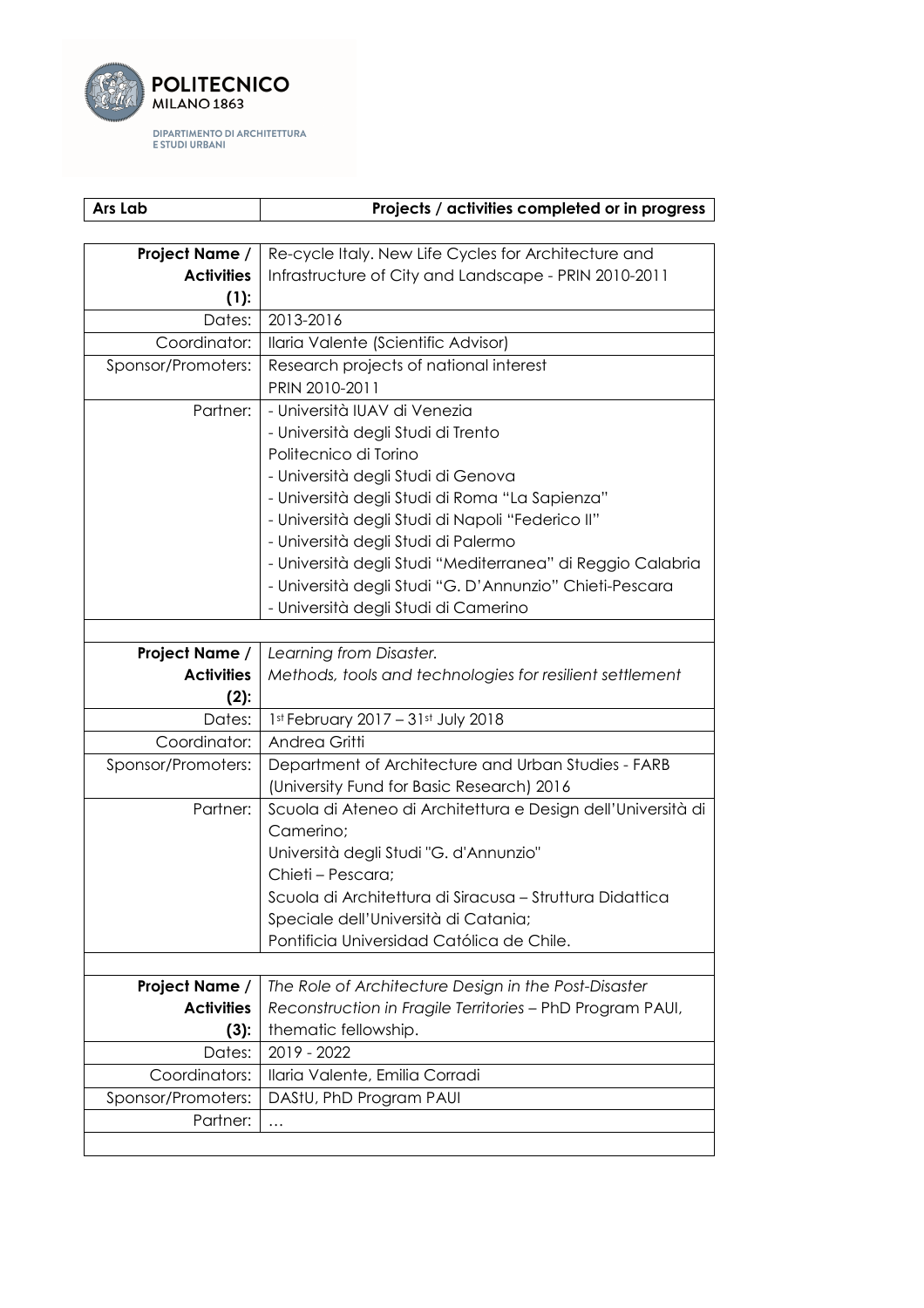| Project Name /     | Farb 2016 - The architecture of the jails. From a place of    |
|--------------------|---------------------------------------------------------------|
| <b>Activities</b>  | detention to a place of relationship                          |
| $(4)$ :            |                                                               |
| Dates:             | January 2016 - July 2018                                      |
| Coordinator:       | Andrea Di Franco                                              |
| Sponsor/Promoters: | DAStU - Politecnico di Milano                                 |
| Partner:           | National Guarantor's Chair, Mauro Palma                       |
|                    | Department of Prison Administration / Luigi Pagano            |
|                    | I Imprisoning Opera House in Milan / Silvio Di Gregorio       |
|                    | Il Imprisoning Bollate House in Milan / Massimo Parisi        |
|                    | San Vittore Prisons - Milano / Giacinto Siciliano             |
|                    | Verziano Prisons – Brescia                                    |
|                    | Fondazione Michelucci - Firenze / Giancarlo Paba              |
| Project Name /     | Trans-border line.                                            |
| <b>Activities</b>  | Reuse projects for Sulmona / Introdacqua and Rivisondoli      |
| $(5)$ :            | train stations along Sulmona - Carpinone - Isernia line.      |
|                    | Minor infrastructures in the inner areas                      |
| Dates:             | September 2016 - ongoing                                      |
| Coordinator:       | Emilia Corradi                                                |
| Sponsor/Promoters: | Politecnico di Milano, AUIC School                            |
| Partner:           | Sulmona Municipality, Majella National Park, Rivisondoli      |
|                    | Municipality,                                                 |
|                    |                                                               |
| Project Name /     | Research fellow, linked to 'Collective genius' project,       |
| <b>Activities</b>  | entitled 'Mantua Imago Urbis'. A photographic survey          |
| $(6)$ :            | covering the architectural heritage of Mantua.                |
| Dates:             | May 2017 - May 2018                                           |
| Coordinator:       | Luigi Spinelli, Marco Introini (Research Fellow)              |
| Sponsor/Promoters: | Politecnico di Milano, Polo Territoriale di Mantova,          |
|                    | Fondazione Comunità Mantovana                                 |
| Partner:           |                                                               |
| Project Name /     | Historical cycling tracks in Lombardy (publication)           |
| <b>Activities</b>  |                                                               |
| (7):               |                                                               |
| Dates:             | June 2015 - July 2016                                         |
| Coordinator:       | Andrea Di Franco                                              |
| Sponsor:           |                                                               |
|                    |                                                               |
|                    | Regione Lombardia                                             |
| Partner:           | Ministero dei Beni e Attività Culturali, Segreteria Regionale |
|                    | Fondazione Museo del Ciclismo Madonna del Ghisallo            |
| Project Name /     | International PhD Summer School Heritage and Design.          |
| <b>Activities</b>  | Architecture, Preservation, Planning in Urban and Cultural    |
| $(8)$ :            | Landscapes. Ph.D. School                                      |
| Dates:             | 5th-17th September 2016; 3rd-15th July 2017                   |
| Coordinators:      | Pierfranco Galliani; Luigi Spinelli;                          |
| Promoters:         | DAStU, PhD School                                             |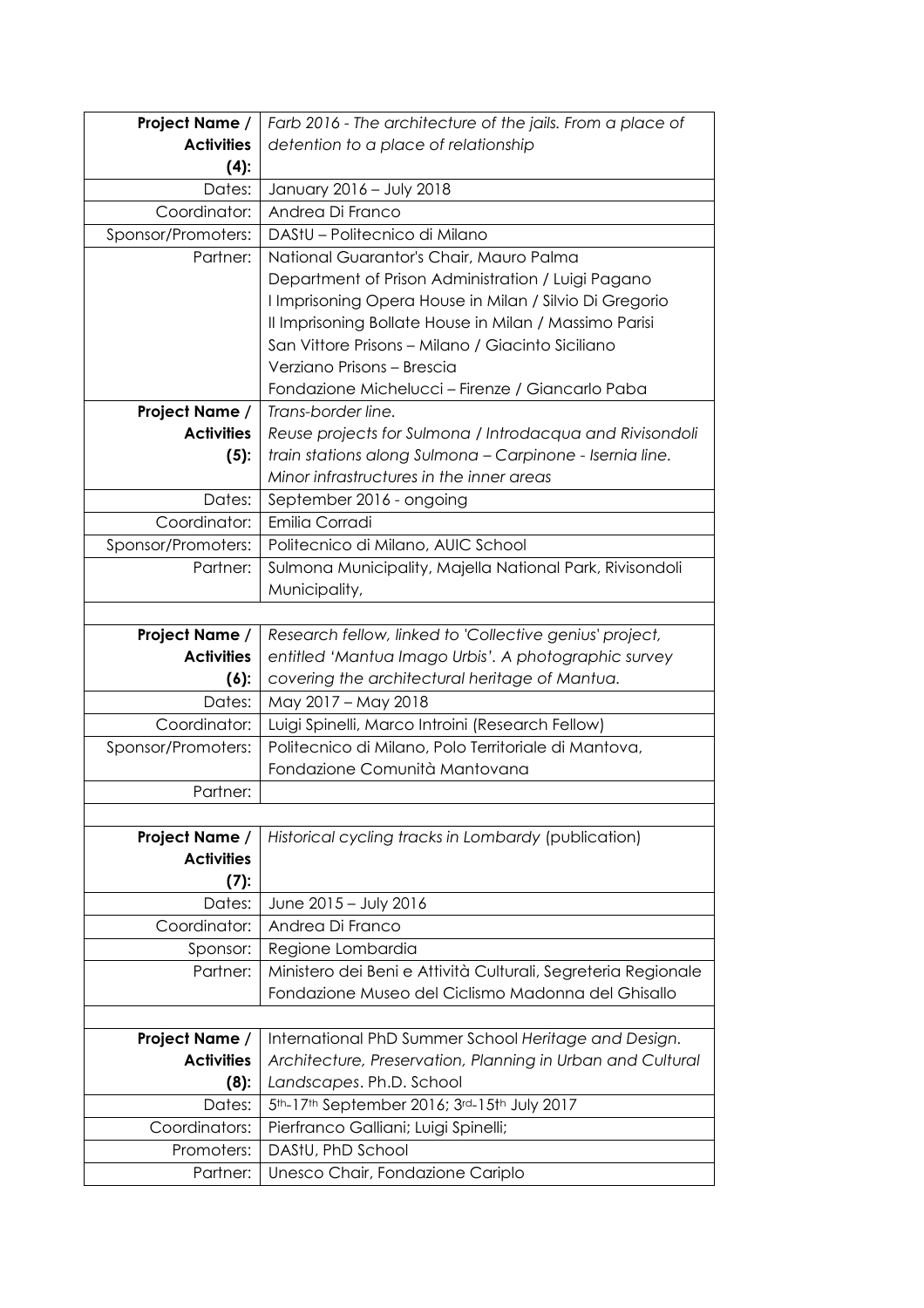| Project Name /     | 2017 China-EU Partnership Project on Urbanization          |
|--------------------|------------------------------------------------------------|
| <b>Activities</b>  | - Workshop, experimental project (Zhangyang Village), on   |
| $(9)$ :            | the regeneration of abandoned villages in the Hanjiang     |
|                    | <b>District</b>                                            |
|                    | - Paui Ph.D. thesis (ongoing):                             |
|                    | - Gerardo Semprebon (Zhangyang Village), Double            |
|                    | doctorate;                                                 |
|                    | - Francesca Berni (Dongda Village)                         |
|                    |                                                            |
| Dates:             | 1st June 2017 - ongoing                                    |
| Coordinators:      | Ma Wenjun (SJTU); Ilaria Valente (PoliMi); with M. Bovati, |
|                    | L.M.F. Fabris                                              |
| Sponsor/Promoters: | People's Government of Hanjiang District                   |
| Partner:           | Shanghai Jiao Tong University                              |
|                    | DAStU Politcnico di Milano                                 |
|                    |                                                            |
|                    |                                                            |
| Project Name /     | A Shared School. For a culture of happiness                |
| <b>Activities</b>  |                                                            |
| (10):              |                                                            |
| Dates:             | 2019_36 Months                                             |
| Coordinator:       | <b>Barbara Coppetti</b>                                    |
| Sponsor:           | Rho Municipality (Milano)                                  |
| Partner:           | LaFucina Cooperative;                                      |
|                    | Ala Association, Department of Human Sciences for the      |
|                    | Education - University of Milan Bicocca (scientific        |
|                    | committee);                                                |
|                    | Humanistic Coaching School (scientific committee);         |
|                    | Politecnico di Milano (DAStU and Fondazione Politecnico)   |
|                    |                                                            |
|                    |                                                            |
| Project Name /     | WRP. The way of the West                                   |
| <b>Activities</b>  |                                                            |
| (11):              |                                                            |
| Dates:             | 1st April 2018 - 1st April 2020                            |
| Coordinator:       | Andrea Di Franco                                           |
| Promoter:          | Polisocial Award 2017 - Politecnico di Milano              |
| Partner:           | <b>Italia Nostra</b>                                       |
|                    | Centro di Forestazione Urbana                              |
|                    | Vestre Urban Forniture                                     |
|                    | <b>Milano Municipality</b>                                 |
|                    | Municipio 7 - Milano                                       |
|                    | Social cooperative Tuttinsieme                             |
|                    | Associazione Interessi Metropolitani                       |
|                    | Mare Culturale Urbano Impresa Sociale                      |
|                    | Canobbio Textile Engineering                               |
|                    | Serge Ferrari Textile Architeture                          |
|                    | Tovo Gomme                                                 |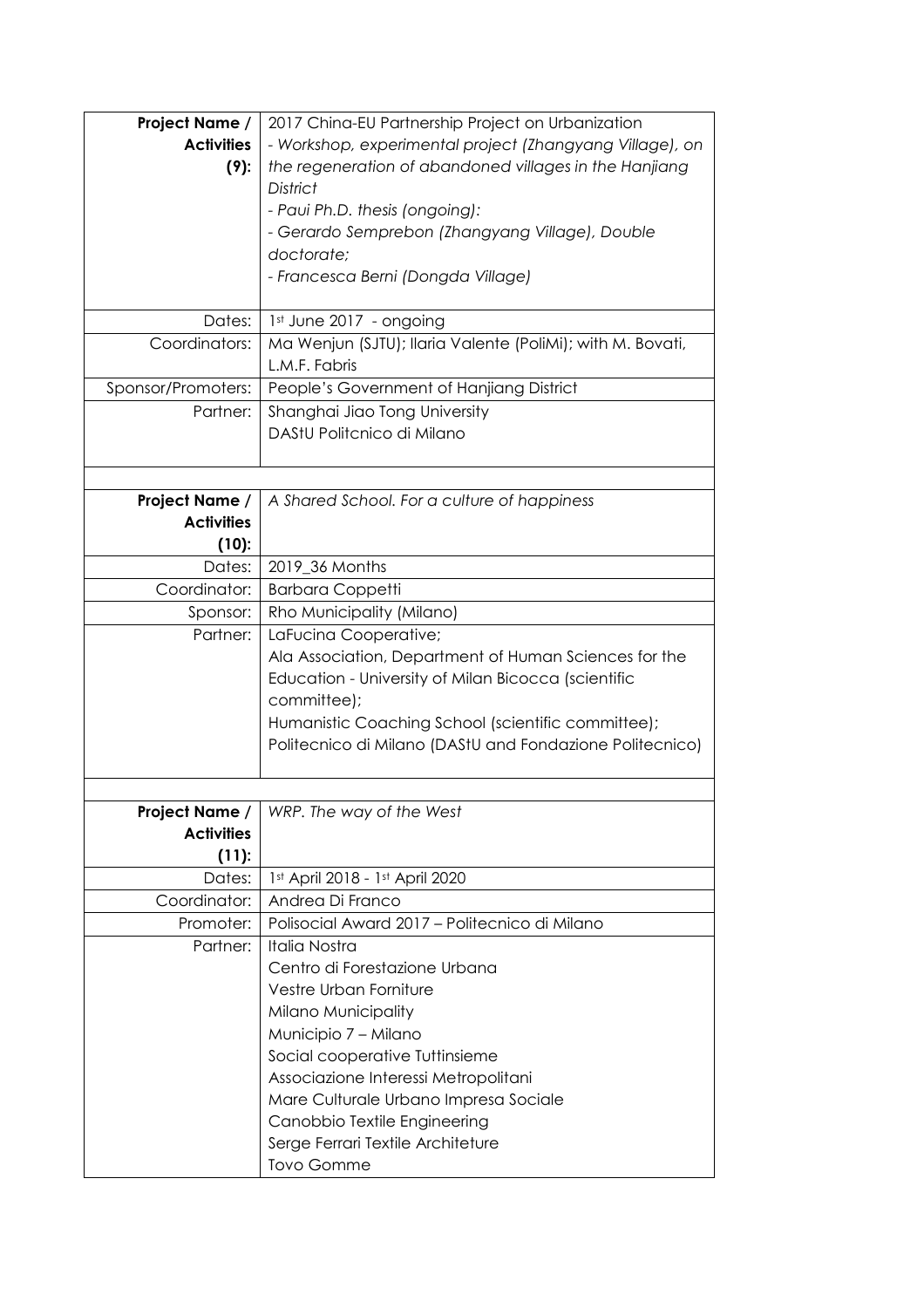| Project Name /    | Disaster City: Potentials for Risk Prevention, Emergency   |
|-------------------|------------------------------------------------------------|
| <b>Activities</b> | Resilience and Reconstruction Management in Cities         |
| (12):             | facing Catastrophes                                        |
| Dates:            |                                                            |
|                   | 1st January 2016 - 31st December 2017                      |
| Coordinators:     | Renato D'Alençon (TU Berlin); Andrea Gritti (PoliMi)       |
| Sponsor:          | DAAD Deutscher Akademischer Austauschdienst                |
| Partner:          | Technische Universität Berlin (De); Pontificia Universidad |
|                   | Católica de Chile (CI); Universidad Tecnológica            |
|                   | Equinoccial de Quito (Ec); Scuola di Ateneo di             |
|                   | Architettura e Design dell'Università di Camerino;         |
|                   | Università degli Studi "G. d'Annunzio" Chieti - Pescara;   |
|                   | Scuola di Architettura di Siracusa - Struttura Didattica   |
|                   | Speciale dell'Università di Catania                        |
|                   |                                                            |
| Project Name /    | Alcamo Marina: Reconstructing the coastal landscape        |
| <b>Activities</b> |                                                            |
| (13):             |                                                            |
| Dates:            | November 2017 - June 2018                                  |
| Coordinator:      | Andrea Gritti (PoliMi)                                     |
| Promoter:         | Comune di Alcamo Marina (TP) - Associazione "Le città di   |
|                   | Villard"                                                   |
| Partner:          | UniCAM, PoliTo, UniGE, UniCh, UniAN, UniPA, UniNA, IUAV,   |
|                   | UniRoma3, ENSA Paris Malaquais, Patras University, OAPPC   |
|                   | TP, UniRC                                                  |
|                   |                                                            |
| Project Name /    | Post Disaster Recovery in Urban Areas                      |
| <b>Activities</b> |                                                            |
| $(14)$ :          |                                                            |
| Dates:            | 20th October 2016 (Side Event, Habitat III)                |
| Coordinator:      | Andrea Gritti (PoliMi)                                     |
| Sponsor/Promoter: | DAStU-Politecnico di Milano                                |
|                   |                                                            |
| Partner:          | Technische Universität Berlin (De); Pontificia Universidad |
|                   | Católica de Chile (CI); Universidad Tecnológica            |
|                   | Equinoccial de Quito (Ec); Pontificia Universidad Católica |
|                   | del Ecuador (Ec); United Nations Development               |
|                   | Programme                                                  |
|                   |                                                            |
| Project Name /    | OpenData for Cultural Heritage - Management                |
| <b>Activities</b> | methodologies and innovative mapping tools for Cultural    |
| (15):             | Heritage.                                                  |
|                   |                                                            |
| Dates:            | 2015 - 2017                                                |
| Coordinators:     | Daniele Villa (p.i.), Bertrando Bonfantini, Marica Forni,  |
|                   | Marco Bovati (ARS Lab Member)                              |
| Sponsor/Promoter: | DAStU - FARB 2015                                          |
| Partner:          | $\cdots$                                                   |